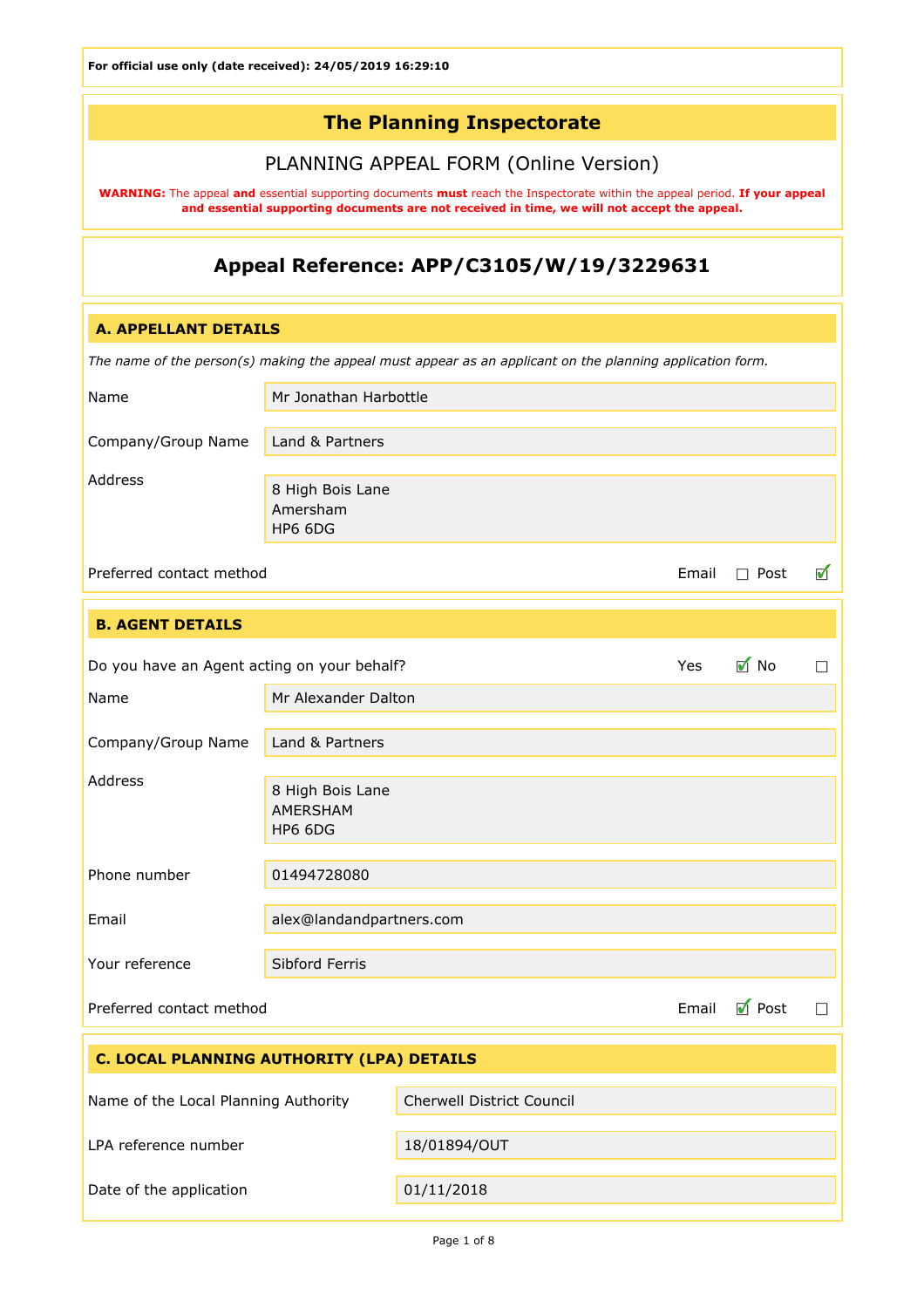| $\blacksquare$ No<br>Did the LPA validate and register your application?<br>$\Box$<br>Yes.                                                                       |                                                                                                |                                                                                                    |                             |                   |                             |
|------------------------------------------------------------------------------------------------------------------------------------------------------------------|------------------------------------------------------------------------------------------------|----------------------------------------------------------------------------------------------------|-----------------------------|-------------------|-----------------------------|
| Did the LPA issue a decision?                                                                                                                                    |                                                                                                |                                                                                                    | Yes                         | $\blacksquare$ No | $\mathcal{L}_{\mathcal{A}}$ |
| Date of LPA's decision                                                                                                                                           |                                                                                                | 29/04/2019                                                                                         |                             |                   |                             |
| <b>D. APPEAL SITE ADDRESS</b>                                                                                                                                    |                                                                                                |                                                                                                    |                             |                   |                             |
|                                                                                                                                                                  |                                                                                                | Is the address of the affected land the same as the appellant's address?                           | <b>Yes</b>                  | $\Box$ No         | ✔                           |
| Does the appeal relate to an existing property?                                                                                                                  |                                                                                                |                                                                                                    | Yes                         | $\Box$ No         | ✔                           |
| Address                                                                                                                                                          | Road<br>Sibford Ferris<br>Oxfordshire<br>Grid Ref Easting: 435491<br>Grid Ref Northing: 237108 | OS Parcel 4300 North Of Shortlands And South Of High Rock, Hook Norton                             |                             |                   |                             |
| Is the appeal site within a Green Belt?                                                                                                                          |                                                                                                |                                                                                                    | Yes                         | $\Box$ No         | ✔                           |
| would need to take into account when visiting the site?                                                                                                          |                                                                                                | Are there any health and safety issues at, or near, the site which the Inspector                   | Yes                         | $\Box$ No         | ✔                           |
|                                                                                                                                                                  |                                                                                                |                                                                                                    |                             |                   |                             |
| <b>E. DESCRIPTION OF THE DEVELOPMENT</b>                                                                                                                         |                                                                                                |                                                                                                    |                             |                   |                             |
| Has the description of the development changed from that stated on the<br>✔<br>Yes<br>$\square$ No<br>application form?                                          |                                                                                                |                                                                                                    |                             |                   |                             |
| Please enter details of the proposed development. This should normally be taken from the planning<br>application form.                                           |                                                                                                |                                                                                                    |                             |                   |                             |
| space, parking and sustainable drainage.                                                                                                                         |                                                                                                | □Outline planning permission with all matters reserved for up to 25 dwellings with associated open |                             |                   |                             |
| $3.7$ hectare(s)<br>Area (in hectares) of the whole appeal site [e.g. 1234.56]                                                                                   |                                                                                                |                                                                                                    |                             |                   |                             |
|                                                                                                                                                                  |                                                                                                |                                                                                                    |                             |                   |                             |
| Does the proposal include demolition of non-listed buildings within a<br>Yes<br>$\Box$ No<br>conservation area?                                                  |                                                                                                |                                                                                                    | ✔                           |                   |                             |
| <b>F. REASON FOR THE APPEAL</b>                                                                                                                                  |                                                                                                |                                                                                                    |                             |                   |                             |
| The reason for the appeal is that the LPA has:                                                                                                                   |                                                                                                |                                                                                                    |                             |                   |                             |
| 1. Refused planning permission for the development.                                                                                                              |                                                                                                |                                                                                                    |                             |                   | ✔                           |
| 2. Refused permission to vary or remove a condition(s).                                                                                                          |                                                                                                |                                                                                                    | $\mathcal{L}_{\mathcal{A}}$ |                   |                             |
| 3. Refused prior approval of permitted development rights.                                                                                                       |                                                                                                |                                                                                                    | $\sim$                      |                   |                             |
| 4. Granted planning permission for the development subject to conditions to which you object.                                                                    |                                                                                                | $\mathcal{L}_{\mathcal{A}}$                                                                        |                             |                   |                             |
| 5. Refused approval of the matters reserved under an outline planning permission.                                                                                |                                                                                                | $\Box$                                                                                             |                             |                   |                             |
| 6. Granted approval of the matters reserved under an outline planning permission subject to<br>conditions to which you object.                                   |                                                                                                |                                                                                                    | $\Box$                      |                   |                             |
| 7. Refused to approve any matter required by a condition on a previous planning permission (other<br>$\mathcal{L}_{\mathcal{A}}$<br>than those specified above). |                                                                                                |                                                                                                    |                             |                   |                             |
|                                                                                                                                                                  |                                                                                                | 8. Failed to give notice of its decision within the appropriate period (usually 8 weeks) on an     |                             |                   |                             |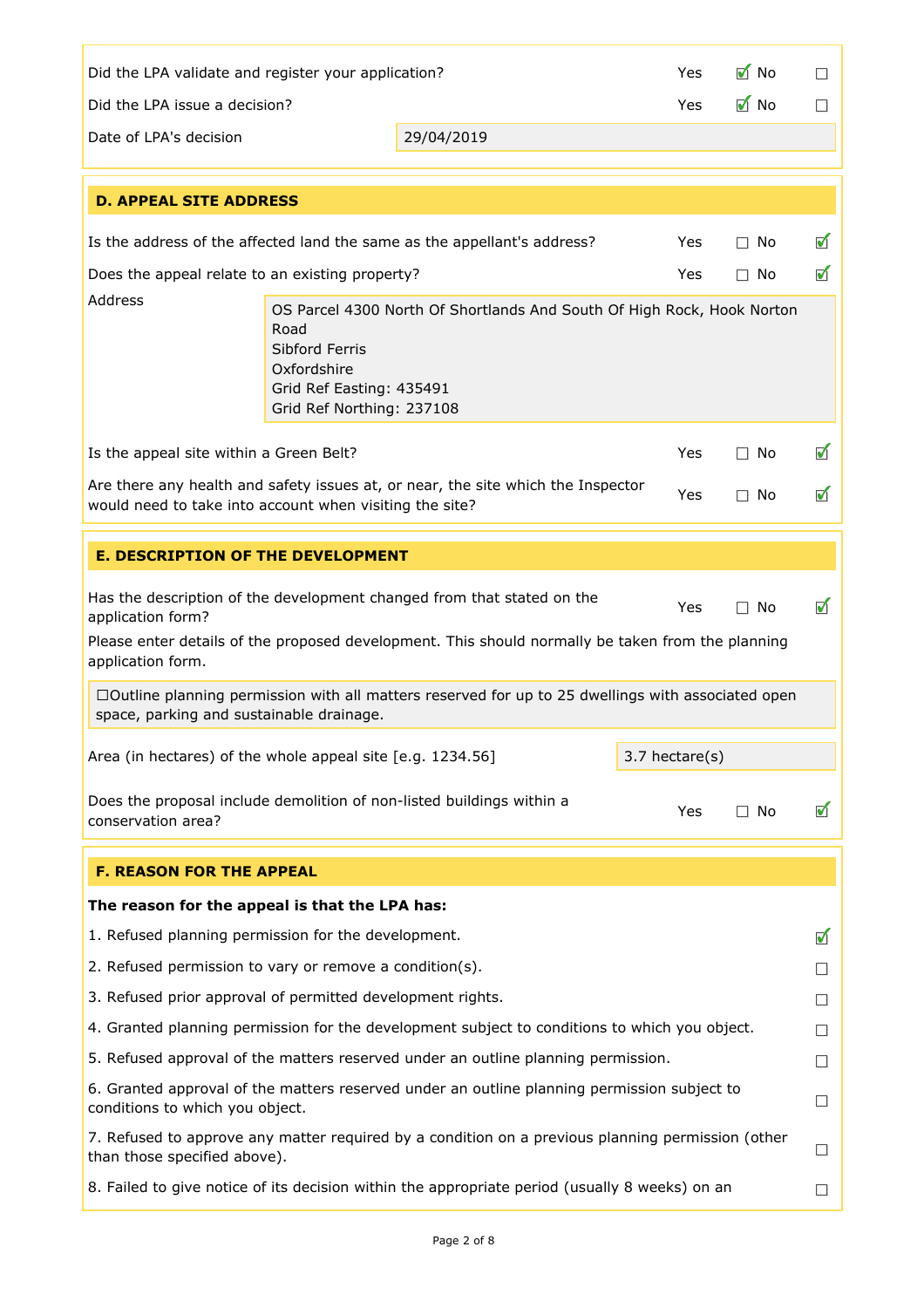application for permission or approval.

9. Failed to give notice of its decision within the appropriate period because of a dispute over provision of local list documentation.

 $\Box$ 

 $\Box$ 

 $\blacktriangledown$ 

 $\Box$ 

#### G. CHOICE OF PROCEDURE

There are three different procedures that the appeal could follow. Please select one.

#### 1. Written Representations

#### 2. Hearing

You must give detailed reasons below or in a separate document why you think a hearing is necessary. The reasons are set out in

# $\blacksquare$  the box below

The application raised some local interest and so the Inspectorate may consider a hearing is appropriate. It is expected that the parties will be able to present their own cases. The Inspector is likely to need to test the evidence to clarify matters and question witnesses, particularly in relation to the first and second reasons for refusal.

3. Inquiry

# H. FULL STATEMENT OF CASE

[see](#page-5-0) ['Appeal](#page-5-0) [Documents'](#page-5-0) [section](#page-5-0)

| case?<br>See 'Appeal Documents' section                                                    | Do you have a separate list of appendices to accompany your full statement of                                                                                                                                                              | Yes | $\blacksquare$ No |                      |
|--------------------------------------------------------------------------------------------|--------------------------------------------------------------------------------------------------------------------------------------------------------------------------------------------------------------------------------------------|-----|-------------------|----------------------|
| See 'Appeal Documents' section                                                             | (a) Do you intend to submit a planning obligation (a section 106 agreement or a<br>unilateral undertaking) with this appeal? (Please attach draft version if available)                                                                    | Yes | $\blacksquare$ No |                      |
| (b) Have you made a costs application with this appeal?                                    |                                                                                                                                                                                                                                            | Yes | $\Box$ No         | $\blacktriangledown$ |
| I. (part one) SITE OWNERSHIP CERTIFICATES                                                  |                                                                                                                                                                                                                                            |     |                   |                      |
| Which certificate applies?                                                                 |                                                                                                                                                                                                                                            |     |                   |                      |
| <b>CERTIFICATE A</b>                                                                       |                                                                                                                                                                                                                                            |     |                   |                      |
| part of the land to which the appeal relates;                                              | I certify that, on the day 21 days before the date of this appeal, nobody, except the appellant, was the owner of any                                                                                                                      |     |                   |                      |
| <b>CERTIFICATE B</b>                                                                       |                                                                                                                                                                                                                                            |     |                   |                      |
|                                                                                            | I certify that the appellant (or the agent) has given the requisite notice to everyone else who, on the day 21 days<br>before the date of this appeal, was the owner of any part of the land to which the appeal relates, as listed below: |     |                   | ✔                    |
| <b>Owner's Name:</b><br>Address at which notice was served:<br>Date the notice was served: | KEVIN JOHN BISHOP and EMILY BISHOP<br>College House, Hempton, Deddington, Oxon<br>24/05/2019                                                                                                                                               |     |                   |                      |
| CERTIFICATE C and D                                                                        |                                                                                                                                                                                                                                            |     |                   |                      |
| it below.                                                                                  | If you do not know who owns all or part of the appeal site, complete either Certificate C or Certificate D and attach                                                                                                                      |     |                   | $\Box$               |
|                                                                                            |                                                                                                                                                                                                                                            |     |                   |                      |

### I. (part two) AGRICULTURAL HOLDINGS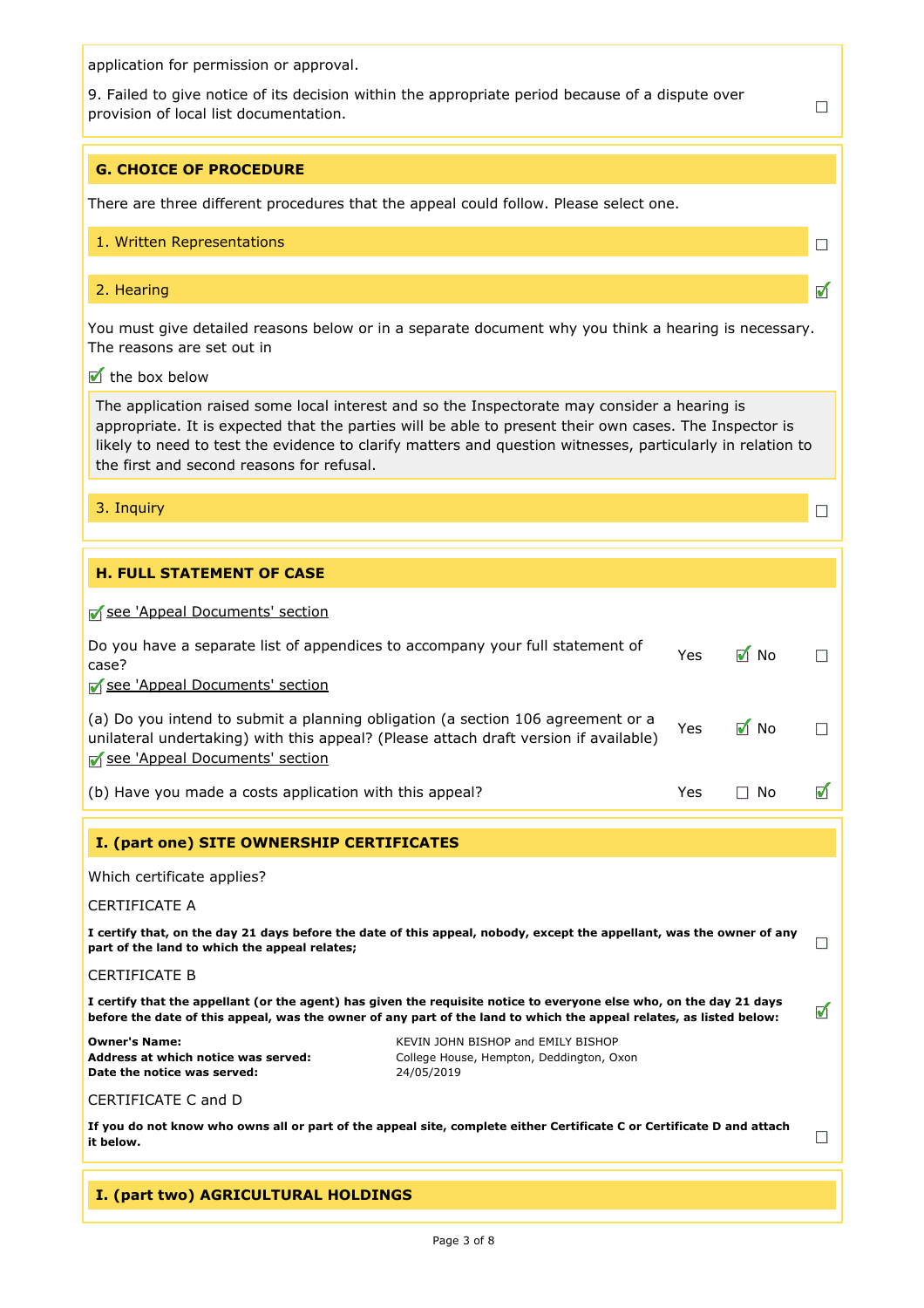| We need to know whether the appeal site forms part of an agricultural holding.                                                                                                                                                                                                                                                                                                                                                                              |                             |
|-------------------------------------------------------------------------------------------------------------------------------------------------------------------------------------------------------------------------------------------------------------------------------------------------------------------------------------------------------------------------------------------------------------------------------------------------------------|-----------------------------|
| (a) None of the land to which the appeal relates is, or is part of, an agricultural holding.                                                                                                                                                                                                                                                                                                                                                                | $\blacktriangledown$        |
| (b)(i) The appeal site is, or is part of, an agricultural holding, and the appellant is the sole<br>agricultural tenant.                                                                                                                                                                                                                                                                                                                                    | $\mathcal{L}_{\mathcal{A}}$ |
| (b)(ii) The appeal site is, or is part of, an agricultural holding and the appellant (or the agent) has<br>given the requisite notice to every person (other than the appellant) who, on the day 21 days before<br>the date of the appeal, was a tenant of an agricultural holding on all or part of the land to which the<br>appeal relates, as listed below.                                                                                              | $\Box$                      |
| <b>J. SUPPORTING DOCUMENTS</b>                                                                                                                                                                                                                                                                                                                                                                                                                              |                             |
| 01. A copy of the original application form sent to the LPA.                                                                                                                                                                                                                                                                                                                                                                                                | ✔                           |
| 02. A copy of the site ownership certificate and agricultural holdings certificate submitted to the LPA<br>at application stage (if these did not form part of the LPA's planning application form).                                                                                                                                                                                                                                                        | $\overline{\phantom{a}}$    |
| 03. A copy of the LPA's decision notice (if issued). Or, in the event of the failure of the LPA to give a<br>decision, if possible please enclose a copy of the LPA's letter in which they acknowledged the<br>application.                                                                                                                                                                                                                                 | ✔                           |
| 04. A site plan (preferably on a copy of an Ordnance Survey map at not less than 10,000 scale)<br>showing the general location of the proposed development and its boundary. This plan should show<br>two named roads so as to assist identifying the location of the appeal site or premises. The<br>application site should be edged or shaded in red and any other adjoining land owned or controlled<br>by the appellant (if any) edged or shaded blue. | $\blacktriangledown$        |
| 05. (a) Copies of all plans, drawings and documents sent to the LPA as part of the application. The<br>plans and drawings should show all boundaries and coloured markings given on those sent to the<br>LPA.                                                                                                                                                                                                                                               | $\blacktriangledown$        |
| 05. (b) A list of all plans, drawings and documents (stating drawing numbers) submitted with the<br>application to the LPA.                                                                                                                                                                                                                                                                                                                                 | ✔                           |
| 05.(c) A list of all plans, drawings and documents upon which the LPA made their decision.                                                                                                                                                                                                                                                                                                                                                                  | $\overline{\phantom{a}}$    |
| 06. (a) Copies of any additional plans, drawings and documents sent to the LPA but which did not<br>form part of the original application.                                                                                                                                                                                                                                                                                                                  | ✔                           |
| 06. (b) A list of all plans, drawings and documents (stating drawing numbers) which did not form<br>part of the original application.                                                                                                                                                                                                                                                                                                                       | $\blacktriangledown$        |
| 07. A copy of the design and access statement sent to the LPA (if required).                                                                                                                                                                                                                                                                                                                                                                                | ✔                           |
| 08. A copy of a draft statement of common ground if you have indicated the appeal should follow<br>the hearing or inguiry procedure.                                                                                                                                                                                                                                                                                                                        | ✔                           |
| 09. (a) Additional plans, drawings or documents relating to the application but not previously seen<br>by the LPA. Acceptance of these will be at the Inspector's discretion.                                                                                                                                                                                                                                                                               | ✔                           |
| 09. (b) A list of all plans and drawings (stating drawing numbers) submitted but not previously seen<br>by the LPA.                                                                                                                                                                                                                                                                                                                                         | $\blacktriangledown$        |
| 10. Any relevant correspondence with the LPA. Including any supporting information submitted with<br>your application in accordance with the list of local requirements.                                                                                                                                                                                                                                                                                    | $\Box$                      |
| 11. If the appeal is against the LPA's refusal or failure to approve the matters reserved under an outline<br>permission, please enclose:                                                                                                                                                                                                                                                                                                                   |                             |
| (a) the relevant outline application;                                                                                                                                                                                                                                                                                                                                                                                                                       | $\sim$                      |
| (b) all plans sent at outline application stage;                                                                                                                                                                                                                                                                                                                                                                                                            | $\Box$                      |
| (c) the original outline planning permission.                                                                                                                                                                                                                                                                                                                                                                                                               | $\mathcal{L}_{\mathcal{A}}$ |
| 12. If the appeal is against the LPA's refusal or failure to decide an application which relates to a                                                                                                                                                                                                                                                                                                                                                       | $\Box$                      |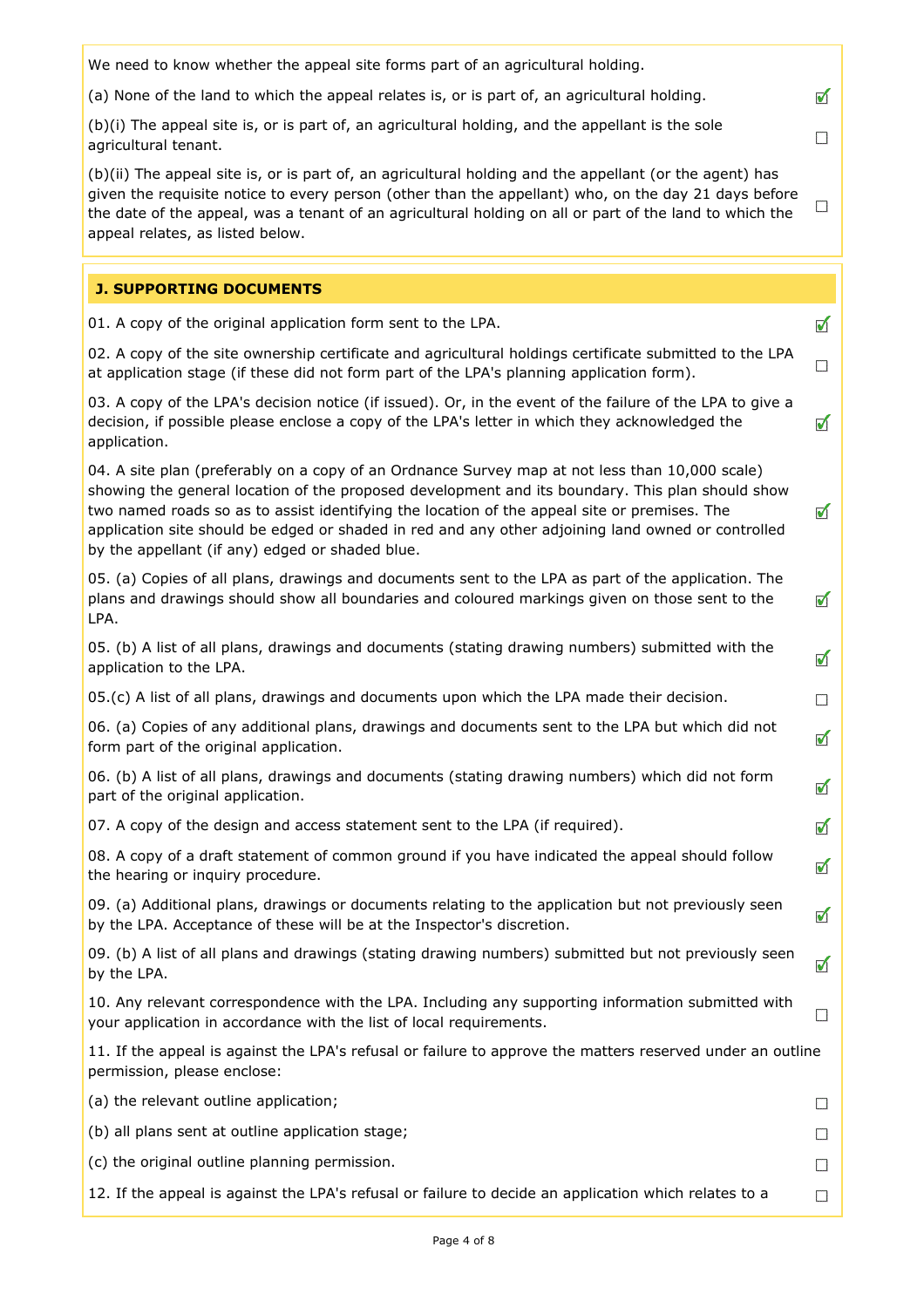condition, we must have a copy of the original permission with the condition attached.

13. A copy of any Environmental Statement plus certificates and notices relating to publicity (if one was sent with the application, or required by the LPA).

 $\Box$ 

 $\Box$ 

✔

14. If the appeal is against the LPA's refusal or failure to decide an application because of a dispute over local list documentation, a copy of the letter sent to the LPA which explained why the document was not necessary and asked the LPA to waive the requirement that it be provided with the application.

### K. OTHER APPEALS

Have you sent other appeals for this or nearby sites to us which have not yet  $\Box$  No<br>been decided?

# L. CHECK SIGN AND DATE

#### (All supporting documents must be received by us within the time limit)

I confirm that all sections have been fully completed and that the details are correct to the best of my knowledege.

I confirm that I will send a copy of this appeal form and supporting documents (including the full statement of case) to the LPA today.

| <b>Signature</b> | Mr Alexander Dalton   |
|------------------|-----------------------|
|                  |                       |
| <b>Date</b>      | 24/05/2019 16:30:40   |
|                  |                       |
| <b>Name</b>      | Mr Alexander Dalton   |
|                  |                       |
| On behalf of     | Mr Jonathan Harbottle |

The gathering and subsequent processing of the personal data supplied by you in this form, is in accordance with the terms of our registration under the Data Protection Act 2018. Further information about our Data Protection policy can be found on our website under Privacy Statement.

### M. NOW SEND

#### Send a copy to the LPA

Send a copy of the completed appeal form and any supporting documents (including the full statement of case) not previously sent as part of the application to the LPA. If you do not send them a copy of this form and documents, we may not accept your appeal.

To do this by email:

- open and save a copy of your appeal form
- locating your local planning authority's email address:

https://www.gov.uk/government/publications/sending-a-copy-of-the-appeal-form-to-the-council

- attaching the saved appeal form including any supporting documents

To send them by post, send them to the address from which the decision notice was sent (or to the address shown on any letters received from the LPA).

When we receive your appeal form, we will write to you letting you know if your appeal is valid, who is dealing with it and what happens next.

You may wish to keep a copy of the completed form for your records.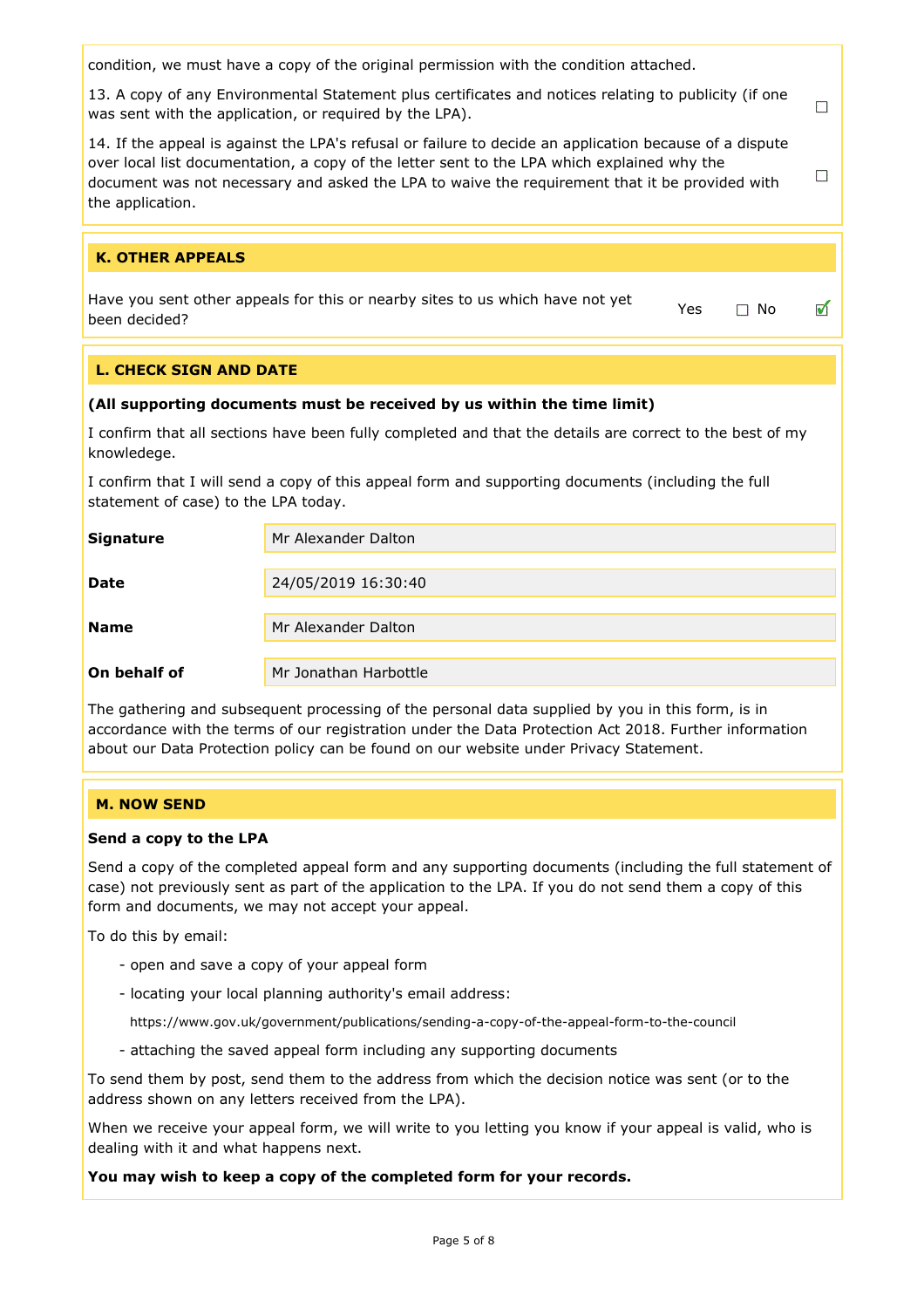# <span id="page-5-0"></span>N. APPEAL DOCUMENTS

We will not be able to validate the appeal until all the necessary supporting documents are received.

Please remember that all supporting documentation needs to be received by us within the appropriate deadline for the case type. Please ensure that any correspondence you send to us is clearly marked with the appeal reference number.

#### You will not be sent any further reminders.

#### The documents listed below were uploaded with this form:

| <b>Relates to Section:</b>                                                      | <b>FULL STATEMENT OF CASE</b>                                                                                                                                                                                                                                                                                                                                                                                                                                                                                         |
|---------------------------------------------------------------------------------|-----------------------------------------------------------------------------------------------------------------------------------------------------------------------------------------------------------------------------------------------------------------------------------------------------------------------------------------------------------------------------------------------------------------------------------------------------------------------------------------------------------------------|
| <b>Document Description:</b>                                                    | A copy of the full statement of case.                                                                                                                                                                                                                                                                                                                                                                                                                                                                                 |
| File name:                                                                      | Appeal Statement Appendix C. Appeal Decision Chesterton 3130576.pdf                                                                                                                                                                                                                                                                                                                                                                                                                                                   |
| File name:                                                                      | Appeal Statement Appendix A Decision Notice.pdf                                                                                                                                                                                                                                                                                                                                                                                                                                                                       |
| File name:                                                                      | Appeal Statement Appendix B. Sibford Ferris Community Plan.pdf                                                                                                                                                                                                                                                                                                                                                                                                                                                        |
| File name:                                                                      | Appeal Statement Appendix C. Appeal Decision Kirtlington 3001612.pdf                                                                                                                                                                                                                                                                                                                                                                                                                                                  |
| <b>File name:</b>                                                               | Appeal Statement Appendix C. Appeal Decision Launton 3188671.pdf                                                                                                                                                                                                                                                                                                                                                                                                                                                      |
| <b>File name:</b>                                                               | Appeal Statement Appendix C. Appeal Decision Finmere 3169168<br>DECISION.pdf                                                                                                                                                                                                                                                                                                                                                                                                                                          |
| <b>File name:</b>                                                               | Appeal Statement Appendix D. Extract from Annual Monitoring Report<br>2018.pdf                                                                                                                                                                                                                                                                                                                                                                                                                                        |
| <b>File name:</b>                                                               | Appeal Statement Appendix F. Agricultural Land Quality map sourced from<br>Sketchmap.png                                                                                                                                                                                                                                                                                                                                                                                                                              |
| File name:<br>File name:                                                        | Appeal Statement Appendix E. Extract from HELAA 2018.pdf<br>Statement of Case without appendices.pdf                                                                                                                                                                                                                                                                                                                                                                                                                  |
| <b>Relates to Section:</b><br><b>Document Description:</b><br><b>File name:</b> | FULL STATEMENT OF CASE<br>A separate list of appendices to accompany your full statement of case<br>List of Appendices.pdf                                                                                                                                                                                                                                                                                                                                                                                            |
| <b>Relates to Section:</b><br><b>Document Description:</b><br><b>File name:</b> | FULL STATEMENT OF CASE<br>A planning obligation (a section 106 agreement or a unilateral undertaking).<br>Draft Heads of Terms 18_01894_OUT.pdf                                                                                                                                                                                                                                                                                                                                                                       |
| <b>Relates to Section:</b><br><b>Document Description:</b><br><b>File name:</b> | SUPPORTING DOCUMENTS<br>01. A copy of the original application sent to the LPA.<br>Application Form.pdf                                                                                                                                                                                                                                                                                                                                                                                                               |
| <b>Relates to Section:</b><br><b>Document Description:</b><br><b>File name:</b> | SUPPORTING DOCUMENTS<br>03. A copy of the LPA's decision notice (if issued). Or, in the event of the<br>failure of the LPA to give a decision, if possible please enclose a copy of the<br>LPA's letter in which they acknowledged the application.<br>Decision notice.pdf                                                                                                                                                                                                                                            |
|                                                                                 |                                                                                                                                                                                                                                                                                                                                                                                                                                                                                                                       |
| <b>Relates to Section:</b><br><b>Document Description:</b><br><b>File name:</b> | SUPPORTING DOCUMENTS<br>04. A site plan (preferably on a copy of an Ordnance Survey map at not less<br>than 10,000 scale) showing the general location of the proposed development<br>and its boundary. This plan should show two named roads so as to assist<br>identifying the location of the appeal site or premises. The application site<br>should be edged or shaded in red and any other adjoining land owned or<br>controlled by the appellant (if any) edged or shaded blue.<br>Location Plan LP_SF_001.pdf |
| <b>Relates to Section:</b><br><b>Document Description:</b>                      | SUPPORTING DOCUMENTS<br>05.a. Copies of all plans, drawings and documents sent to the LPA as part of<br>the application. The plans and drawings should show all boundaries and<br>coloured markings given on those sent to the LPA.                                                                                                                                                                                                                                                                                   |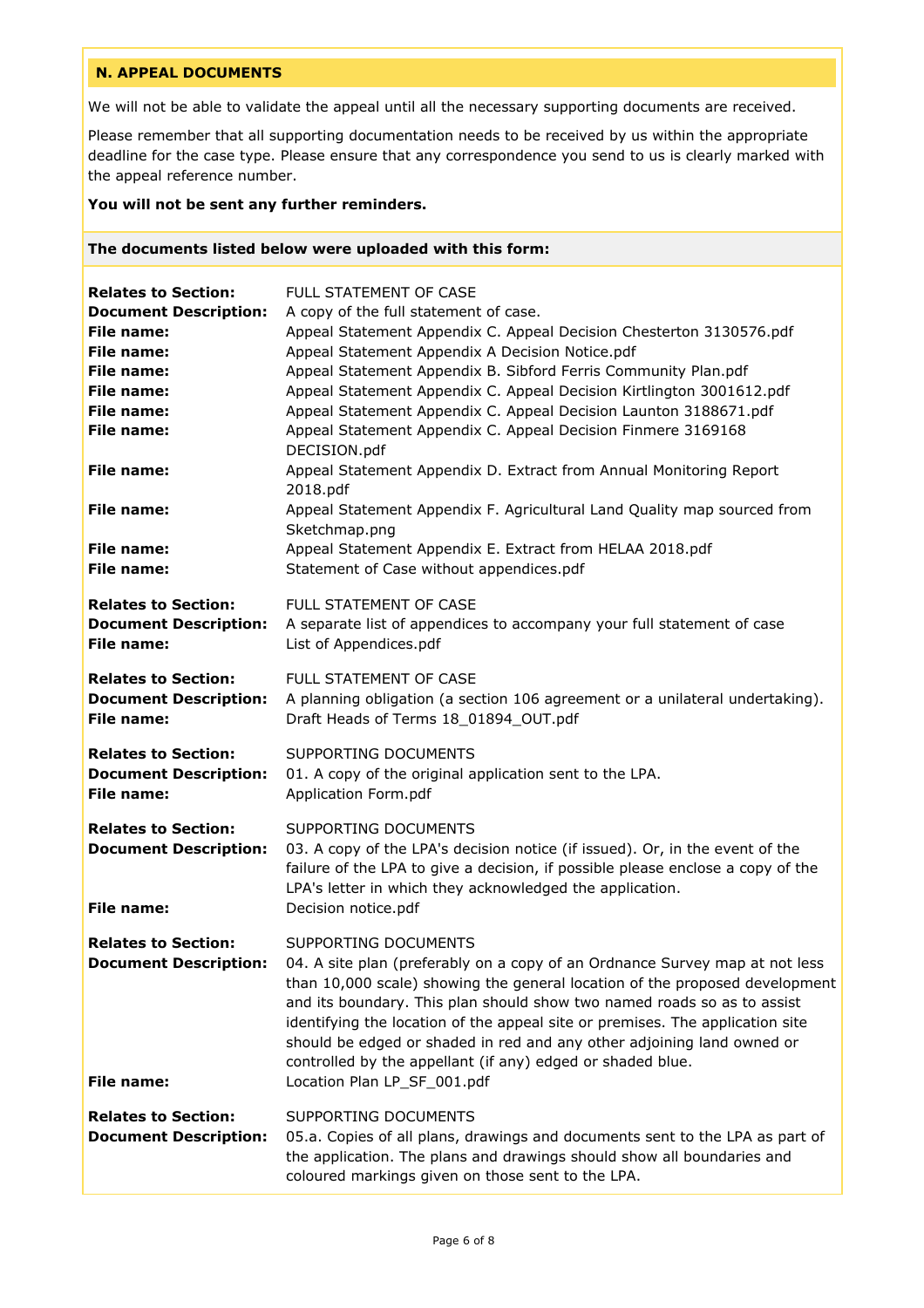| <b>File name:</b><br>File name:<br><b>File name:</b><br>File name:<br><b>File name:</b><br>File name:<br>File name:<br>File name:<br>File name:<br>File name:<br>File name:<br>File name:<br>File name:<br>File name:<br>File name:<br>File name:<br>File name:<br>File name:<br>File name:<br>File name: | Location Plan LP_SF_001.pdf<br>Arboricultural Impact Assessment 421 29th August 2018 .pdf<br>Archaeological Desk-Based Assessment June 2018 (PN1803).pdf<br>Bat Activity Results Report 0267.0001 Rev 03.pdf<br>Design and Access Statement (1-7) PART 1.pdf<br>Design and Access Statement (8-14) PART 2.pdf<br>Design and Access Statement (15-19) PART 3.pdf<br>Ecological Impact Assessment 353 Rev 1 .pdf<br>Flood Risk Assessment and Drainage Strategy C85855-R001A (Part 1).pdf<br>Flood Risk Assessment and Drainage Strategy C85855-R001A (Part 2).pdf<br>Flood Risk Assessment and Drainage Strategy C85855-R001A (Part 3).pdf<br>Illustrative Layout 3361.101 Concept Schematic .pdf<br>Landscape and Visual Appraisal 6426.LVA.002 .pdf<br>Planning and Sustainability Statement.pdf<br>Residential_Dwelling Units Supplementary Information form.pdf<br>Statement of Community Involvement, Hook Norton Road, Sibford Ferris.pdf<br>Transport Statement v2 August 2018 .pdf<br>Utilities Technical Note C85855 TN001 (Part 1)-3.pdf<br>Utilities Technical Note C85855 TN001 (Part 2).pdf<br>Utilities Technical Note C85855 TN001 (Part 3).pdf |
|-----------------------------------------------------------------------------------------------------------------------------------------------------------------------------------------------------------------------------------------------------------------------------------------------------------|---------------------------------------------------------------------------------------------------------------------------------------------------------------------------------------------------------------------------------------------------------------------------------------------------------------------------------------------------------------------------------------------------------------------------------------------------------------------------------------------------------------------------------------------------------------------------------------------------------------------------------------------------------------------------------------------------------------------------------------------------------------------------------------------------------------------------------------------------------------------------------------------------------------------------------------------------------------------------------------------------------------------------------------------------------------------------------------------------------------------------------------------------------------|
| <b>Relates to Section:</b>                                                                                                                                                                                                                                                                                | SUPPORTING DOCUMENTS                                                                                                                                                                                                                                                                                                                                                                                                                                                                                                                                                                                                                                                                                                                                                                                                                                                                                                                                                                                                                                                                                                                                          |
| <b>Document Description:</b>                                                                                                                                                                                                                                                                              | 05.b. A list of all plans, drawings and documents (stating drawing numbers)<br>submitted with the application to the LPA.                                                                                                                                                                                                                                                                                                                                                                                                                                                                                                                                                                                                                                                                                                                                                                                                                                                                                                                                                                                                                                     |
| <b>File name:</b>                                                                                                                                                                                                                                                                                         | 05. (b) List A list of all plans, drawings and documents (stating drawing<br>numbers) submitted with the application to the LPA.pdf                                                                                                                                                                                                                                                                                                                                                                                                                                                                                                                                                                                                                                                                                                                                                                                                                                                                                                                                                                                                                           |
| <b>Relates to Section:</b><br><b>Document Description:</b>                                                                                                                                                                                                                                                | SUPPORTING DOCUMENTS<br>06.a. Copies of any additional plans, drawings and documents sent to the LPA<br>but which did not form part of the original application (e.g. drawings for<br>illustrative purposes).                                                                                                                                                                                                                                                                                                                                                                                                                                                                                                                                                                                                                                                                                                                                                                                                                                                                                                                                                 |
| <b>File name:</b><br><b>File name:</b>                                                                                                                                                                                                                                                                    | Hook Norton Road, Sibford Ferris Parameter Plan 6426 PP C.pdf<br>Supplementary Supporting Statement prepared by the Applicant (5th                                                                                                                                                                                                                                                                                                                                                                                                                                                                                                                                                                                                                                                                                                                                                                                                                                                                                                                                                                                                                            |
| File name:<br><b>File name:</b>                                                                                                                                                                                                                                                                           | December 2018).pdf<br>Hook Norton Road, Sibford Ferris Parameter Plan 6426 LSP A.pdf<br>Cover Letter to Supplementary Supporting Statement prepared by the<br>Applicant (5th December 2018).pdf                                                                                                                                                                                                                                                                                                                                                                                                                                                                                                                                                                                                                                                                                                                                                                                                                                                                                                                                                               |
| <b>File name:</b><br><b>File name:</b>                                                                                                                                                                                                                                                                    | 6426.BN.001 Response to Officer Comments.pdf<br>Transport Statement v3 (November 2018).pdf                                                                                                                                                                                                                                                                                                                                                                                                                                                                                                                                                                                                                                                                                                                                                                                                                                                                                                                                                                                                                                                                    |
| <b>Relates to Section:</b><br><b>Document Description:</b><br><b>File name:</b>                                                                                                                                                                                                                           | SUPPORTING DOCUMENTS<br>06.b. A list of all plans, drawings and documents (stating drawing numbers)<br>which did not form part of the original application.<br>06. (b) A list of all plans, drawings and documents (stating drawing numbers)                                                                                                                                                                                                                                                                                                                                                                                                                                                                                                                                                                                                                                                                                                                                                                                                                                                                                                                  |
|                                                                                                                                                                                                                                                                                                           | which did not form part of the original application. .pdf                                                                                                                                                                                                                                                                                                                                                                                                                                                                                                                                                                                                                                                                                                                                                                                                                                                                                                                                                                                                                                                                                                     |
| <b>Relates to Section:</b><br><b>Document Description:</b><br><b>File name:</b><br>File name:<br>File name:                                                                                                                                                                                               | SUPPORTING DOCUMENTS<br>07. A copy of the design and access statement sent to the LPA.<br>Design and Access Statement (1-7) PART 1.pdf<br>Design and Access Statement (8-14) PART 2.pdf<br>Design and Access Statement (15-19) PART 3.pdf                                                                                                                                                                                                                                                                                                                                                                                                                                                                                                                                                                                                                                                                                                                                                                                                                                                                                                                     |
| <b>Relates to Section:</b><br><b>Document Description:</b><br>File name:                                                                                                                                                                                                                                  | SUPPORTING DOCUMENTS<br>08. A copy of a draft statement of common ground.<br>Draft Statement of Common Ground.pdf                                                                                                                                                                                                                                                                                                                                                                                                                                                                                                                                                                                                                                                                                                                                                                                                                                                                                                                                                                                                                                             |
| <b>Relates to Section:</b><br><b>Document Description:</b>                                                                                                                                                                                                                                                | SUPPORTING DOCUMENTS<br>09.a. Copies of additional plans, drawings or documents relating to the<br>application not previously seen by the LPA. Acceptance of these will be at the                                                                                                                                                                                                                                                                                                                                                                                                                                                                                                                                                                                                                                                                                                                                                                                                                                                                                                                                                                             |